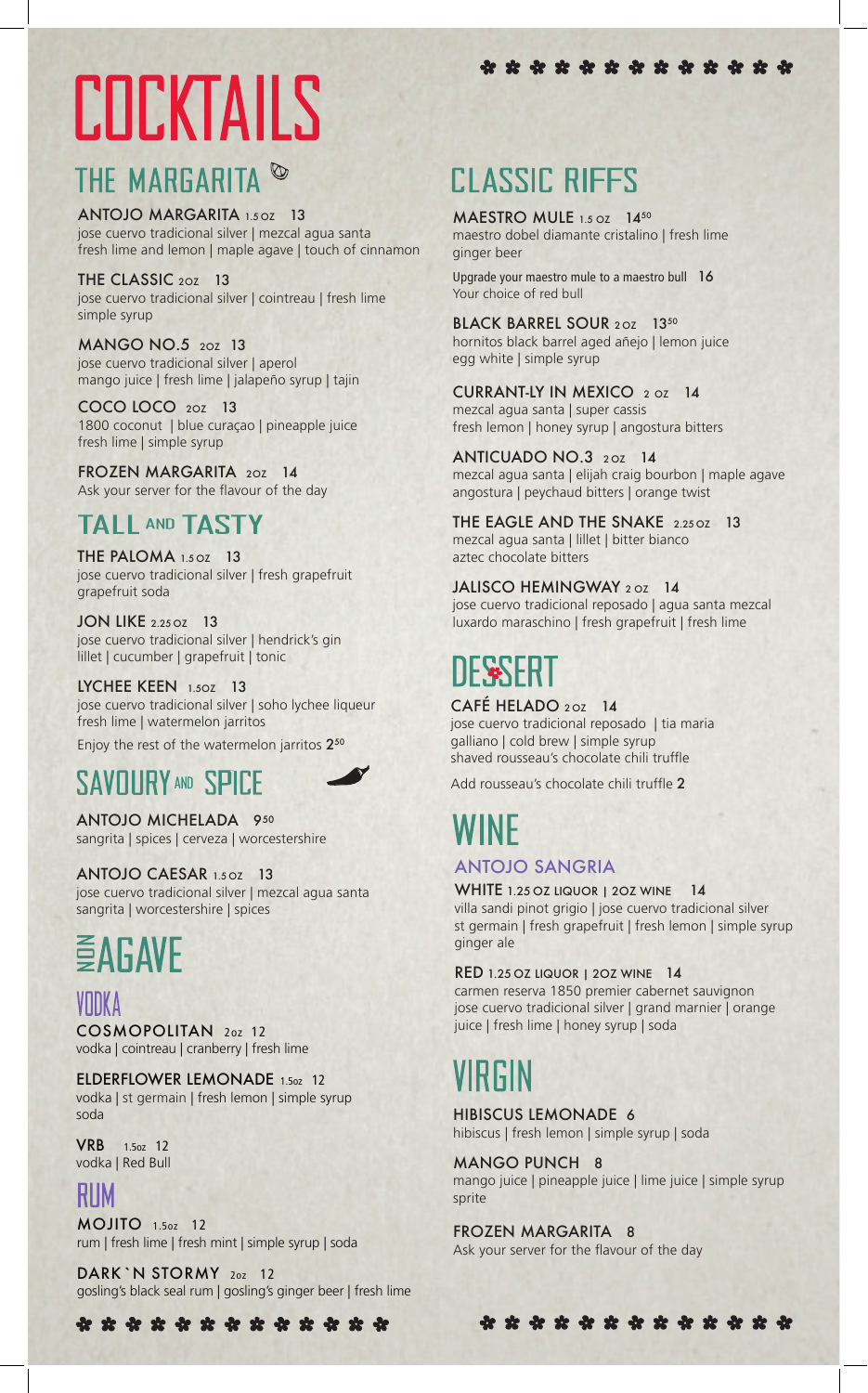#### \* \* \* \* \* \* \* \* \* \* \* \* \*

#### TEQUILA – A BRIEF HISTORY

Mezcal, considered to be the Mexican whisky, is said to have been cultivated centuries ago with the arrival of the Spaniards in Mexico.

There are over 200 varietals of agave plants. Tequila, a type of mezcal, can only be made in five states near the town of Tequila with Blue Weber agave. Other mezcals are made officially in nine states from around 30 different agave varietals – espadin, barril, coyote etc.

To make Tequila the agave is harvested by the Jimador and baked in an above ground oven, pressed, and left to age for various lengths of times depending on what style of tequila is being made.

For mezcals, once the agave is harvested it is roasted underground for up to three days, creating the smokey, rich flavour it is known for.

\* \* \* \* \* \* \* \* \* \* \* \* \* \*

# **AGAVE SPIRITS**

| <b>TEQUILA BLANCO</b>   | <b>NOT AGED</b><br>1 O Z |  |
|-------------------------|--------------------------|--|
| 1800                    | 7                        |  |
| 1800 Coconut            | $7^{25}$                 |  |
| Aha Yeto                | $10^{75}$                |  |
| Casamigos               | 1050                     |  |
| Cazadores               | 650                      |  |
| Clase Azul              | 2350                     |  |
| Don Julio               | 975                      |  |
| El Jimador              | 7                        |  |
| El Reformador           | 850                      |  |
| Espolon                 | 725                      |  |
| Jose Cuervo Tradicional | $6^{25}$                 |  |
| Patrón                  | 975                      |  |
| Teremana                | 750                      |  |
| Tromba                  | 750                      |  |

**TEQUILA REPOSADO** 

| 30-30                   | $6^{75}$       |
|-------------------------|----------------|
| 1800                    | $\overline{7}$ |
| Casamigos               | 11             |
| Cazadores               | $6^{75}$       |
| Clase Azul              | 28             |
| Don Julio               | $10^{75}$      |
| El Jimador              | 7              |
| Espolon                 | 8              |
| Gran Centenario         | 7              |
| <b>Hornitos</b>         | 750            |
| Jose Cuervo Tradicional | 650            |
| Padre Azul              | 15             |
| Patrón                  | 1025           |
| Teremana                | $7^{75}$       |
| Tequila Ocho            | 1125           |
|                         |                |

## \* \* \* \* \* \* \* \* \* \* \* \* \* **FLIGHTS**

1800 1.50Z | 12 silver | reposado | añejo

Jose Cuervo 1.50Z | 12 blanco | reposado | maestro dobel diamante cristalino

Don Julio 1.50Z | 15<sup>50</sup> blanco | reposado | añejo

Casamigos 1.50Z | 1450 blanco | reposado | añejo

Cazadores 1.50Z | 1250 blanco | reposado | extra añejo

Patrón 1.50Z | 16 blanco | reposado | añejo

Choose your own tequila adventure 1.5OZ | market price Your choice of three tequilas

Choose your own mezcal adventure 1.5OZ | market price Your choice of three mezcals

## **TEQUILA AÑEJO**

MEZCAL

AGED 1 YEAR+ 1 OZ

1 OZ

| 1800                              | R <sup>25</sup> |
|-----------------------------------|-----------------|
| Casmagios                         | 1150            |
| Cazadores Extra Añejo             | <b>950</b>      |
| Don Julio                         | 1150            |
| Gran Centanario                   | 850             |
| Herradura                         | 950             |
| Hornitos Black Barell Aged Añejo  | $7^{25}$        |
| Jose Cuervo Reserva Extra Añejo   | 20              |
| Maestro Dobel Diamante Cristalino | 9 <sup>25</sup> |
| Padre Azul                        | $17^{25}$       |
| Patrón                            | 11              |
| Roca Patron                       | $17^{25}$       |
|                                   |                 |

|         | Agua Santa Espadin      | 850             |
|---------|-------------------------|-----------------|
|         | Agua Santa Pechuga      | 1050            |
|         | Creyente Espadin        | Q <sub>25</sub> |
|         | Del Maguey Vida Espadin | 10              |
|         | Koch Arroqueno          | 1250            |
|         | Koch De Lumbre          | 1250            |
|         | Koch Espadin            | 850             |
|         | Koch Madrecuishe        | 1250            |
|         | <b>LSM Arroqueno</b>    | 12              |
|         | LSM Doba - Yej          | 825             |
|         | <b>LSM Mexicano</b>     | 12              |
|         | Sombra Espadin          | 850             |
| Sotol * |                         | <b>875</b>      |
|         |                         |                 |

\* \* \* \* \* \* \* \* \* \* \* \* \*

AGED 2–12 MTHS

1 OZ

\* \* \* \* \* \* \* \* \* \* \* \* \* \*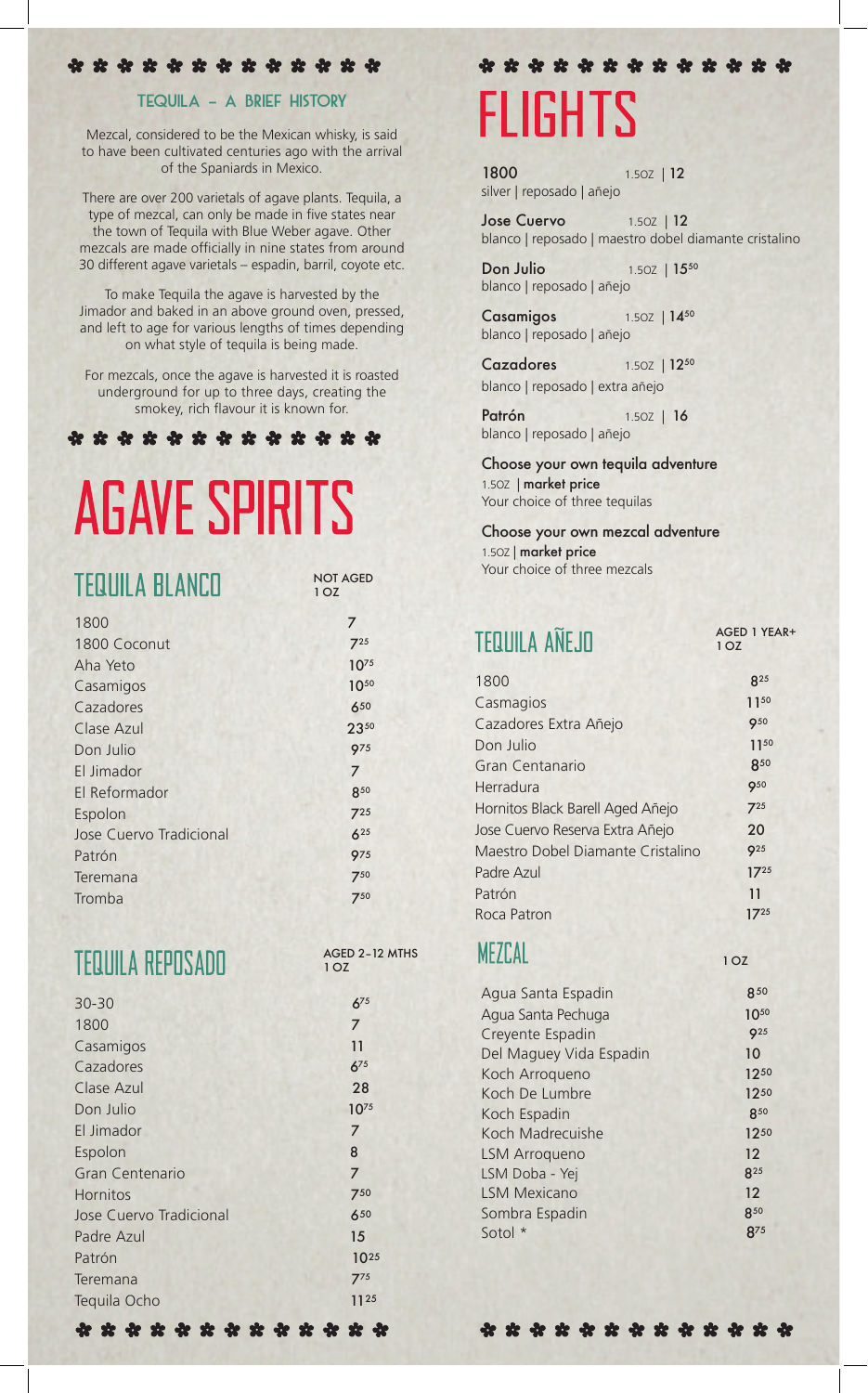\* \* \* \* \* \* \* \* \* \* \* \* \*

## UPGRADES

#### Upgrade your favourite Blanco | Reposado | Añejo

#### SANGRITA | ADD 1

sangrita | tequila

Try our spicy house sangrita with a sip of your favourite tequila. Served in separate shot glasses.

#### CHOCOLATE ADD 2

chili chocolate truffle | tequila

Indulge in local chocolatier Rousseau's handmade 64% dark chocolate ganache with smoked pasilla de Oaxaca chilies truffle and taste the flavour profile of the Reposado or Añejo change as you take a bite.

## **AGAVE SPIRITS**

ADD A BOTTLED SODA TO YOUR SPIRIT 425

## **RNIRBON** 10Z

Elijah Craig – Kentucky, U.S. 750 Maker's Mark - Kentucky, U.S. 750 Woodford Reserve – Kentucky, U.S. 8

## $RYE$ <sub>10z</sub>

Crown Royal Northern Harvest – Manitoba, Canada 6 Glynnevan Rye Whisky – Guysborough, Nova Scotia 7 Lot 40 – Ontario, Canada 725

## SCOTCH<sub>102</sub>

Glenfiddich  $12 -$  Dufftown, Scotland  $10^{25}$ Johnny Walker Black – East Ayrshire, Scotland 950 Monkey Shoulder – Dufftown, Scotland  $8^{25}$ Oban 14-year – Oban, Scotland 1475 Talisker 10-year Highland – Carbost, Scotland 12

## WHISKEY 10Z

Bushmills Original – Bushmills, Northern Ireland 6<sup>25</sup> Jameson – Dublin, Ireland  $6^{50}$ Jack Daniels – Tennessee, U.S. 6<sup>25</sup>

### $C<sub>II</sub>$  OZ

Hennessy VS - France 925 Remy Martin VSOP – France 1150

#### RUM  $10Z$

Gosling's Black Seal – Bermuda 6 Flor de Cana Gran Reserve 7 Year – Nicaragua  $6^{25}$ Flor de Cana 12-year Amber Rum - Nicaragua 8 Kraken Black Spiced Rum – Carribbean  $5^{75}$ Foursquare Probitas – Barbados + Jamaica 7 NS Spirit Co. Fisherman's Helper – Nova Scotia  $5^{75}$ Sailor Jerry's Spiced Rum - U.S. 6



THE AGAVE

### \* \* \* \* \* \* \* \* \* \* \* \* \*

## $DKA$  10z

Grey Goose Vodka – France 8 NS Spirit Co. Blue Lobster – Nova Scotia  $5^{75}$ Tito's Handmade Vodka - U.S. 6<sup>25</sup>

## $\frac{1}{2}$  N  $\frac{1}{2}$

Aviation American Gin – U.S. 7 Bombay Saphire – England  $6^{25}$ Edinburgh Sea Side – Scotland 8 Edinburgh Rhubarb + Ginger - Scotland 7 Fords London Dry – England 7 Hendrick's - Scotland 850 NS Spirit Co. Willing to Learn – Nova Scotia  $5^{75}$ 

## 1 OZ

Absente – Switzerland 850 Agavero Original Tequila liqueur – Mexico 675 Ancho Reyes – Mexico 625 Aperol – Italy 5 Bailey's Irish Cream – Ireland  $5^{75}$ Campari – Italy 6 Chambord – France 7 Cointreau – France 675 Campo de Encanto Quebranta Pisco – Peru 9 Disaronno – Italy 575 Grand Marnier – France 775 Jägermeister – Germany 650 Kahlúa Coffee Liqueur – Mexico 6<sup>25</sup> Novo Fogo Cachaca – Brazil 725 Patrón XO Cafe – Mexico 8<sup>25</sup> Pernod – France  $5^{75}$ Sambuca – Italy  $5^{50}$ Tia Maria – Italy  $5^{50}$